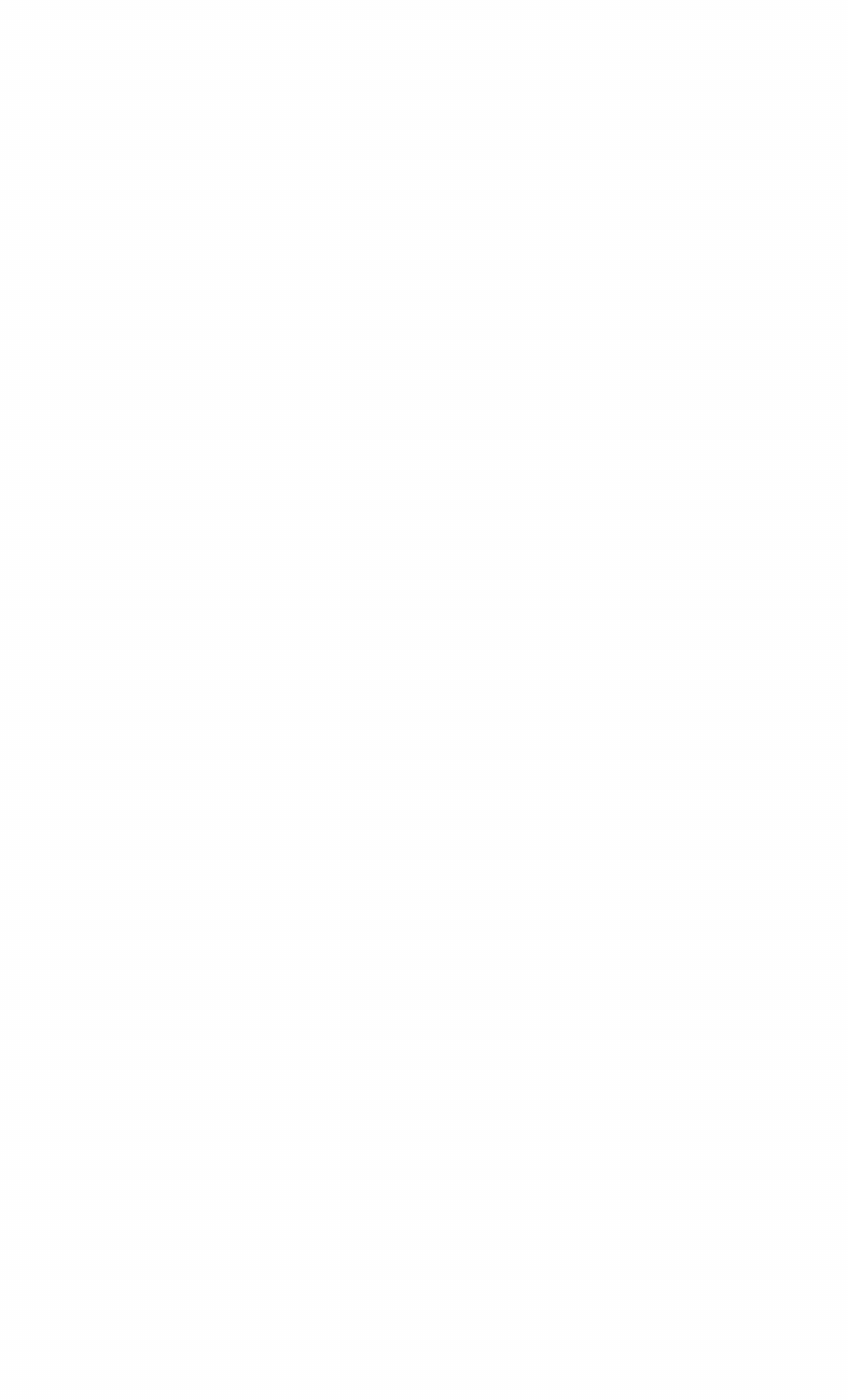$33.1.5$ 



## **MINIMUM WAGE LAWS.**

*New York City.*  Five years ago, in Geneva, Switzerland, there was held, at the call  $\alpha$  of the Consumers' League of France, the first international conference of Consumers' Leagues,<sup>1</sup> at which the most important subjects discussed were the sweating system and minimum wage legislation in relation thereto. There were present delegates from the Consumers' Leagues of France, Germany, Switzerland, and the United States; and sympathizers jfrom several other countries, including Italy, Spain, Russia, and JEngland.

*\* The most valuable contribution was that of the members of the English Anti-Sweating League, who insisted that it was the duty of everyone there present to go home and agitate for the creation of official lpainimum wage boards until such legislation should be successfully enforced throughout the civilized world. The American delegates accordingly recommended that this be made a part of the ten years' program \$f the National Consumers' League, which was done. The English delegates, leaving the Conference at the end of September, introduced their bill in Parliament in January, 1909, which was passed and signed by 5 the King in time to take effect at New Year's, 1910.

Compared with the English speed of action our progress seems rather slow, particularly in view of events which intervened in the English coal industry. After the English people had established official wage boards in four very diverse trades, in different parts of the country, jneaning to make deliberate experiments, the great English coal strike occurred. The miners came out of the mines and announced, as one man, that they would not go underground again until Parliament enacted a minimum wage boards law<sup>2</sup> and, besides, fixed one definite minimum below which no agreement might go, namely six shillings a day for a man, and two shillings a day for a boy. In sixteen days after Parliament became convinced that the miners really meant never to go underground until the King signed that bill—the King signed the bill. There was, however, this difference, that instead of six shillings, it gave a man five shillings sixpence and, instead of two shillings, it gave a boy one and sixpence as the minimum below which no one might be paid.

In this country a statute is only a trial draft until the Supreme

<sup>&</sup>lt;sup>1</sup>September, 1908. A second international conference held in Antwerp.<br>Belgium, September, 1913, resulted in the creation of a permanent international organization for which the preliminary work is being done by the<br>Consum

<sup>2</sup>Called in England "Trade Boards."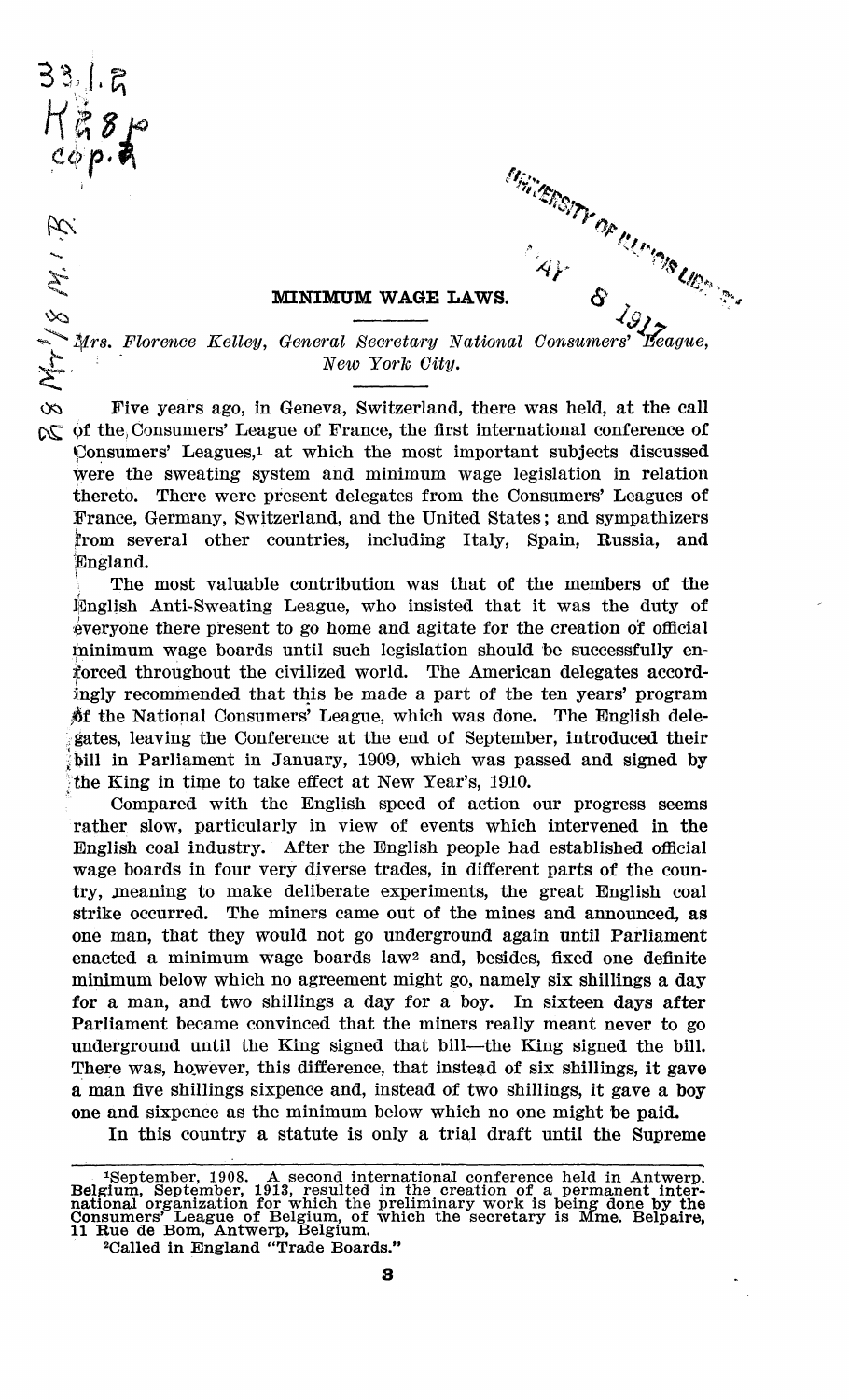Court of the United States has passed upon it. We have at this time seven states authorized to deal, through commissions, with wages, under) such trial draft statutes, and no man can foretell when we shall have *si*  law sustained by the Supreme Court of the United States. The futur attitude of the courts is a subject of the gravest anxiety to all mei and women who are seriously interested in minimum wage legislation in this country.

Massachusetts, as usual, moved conservatively forward at the head of the procession of states in enacting an experimental industrial measure. There are now, in Massachusetts, Minnesota, and Oregon, commissions actively at work.s The members of the California and Colorado commissions are about to be nominated.

In this state (Washington) a commission has been appointed while this Conference has been in session, and the names of the commissioners have been made public today.

In the other states there is wide variety of action. Utah has dispensed with commissions and boards, and has established a flat rate minimum wage. For employing girls below this, at least two employers have, according to the newspapers, been prosecuted. It is unlawful for any regular employer of female workers in Utah to pay any woman less than the following schedule: For minors under the age of 18 years, not less than 75 cents per day; for adult learners and apprentices not less than 90 cents a day, provided that the learning period or apprenticeship shall not extend for more than one year; for adults who are experienced in the work they are employed to perform, not less than \$1.25 per day. To pay less than the amounts scheduled is to commit a misdemeanor and incur a substantial penalty. The terms "regular" and "employer of labor" are not defined in the law. We are left to guess whether this includes household service; and whether, if so, any deduction may be made for board and lodging. Through the newspaper clipping bureau comes the item that, in Salt Lake City, two cash girls under 16 years of age were paid 58c a day instead of the prescribed amount of 75c. The employers are reported as consenting immediately to pay the legal wage, explaining that the disobedience to the law was the act of subordinates. No fine seems to have been imposed and no appeal taken. We do not know, therefore, how the court will interpret these various features of this unique law.

New York, Michigan, Ohio, Indiana and Missouri have provided for preliminary investigations through commissions such as that which made straight the way for the permanent minimum wage commission of Massachusetts. In two states it appears to be the intention to include the wages of men. When, in 1912, the voters of Ohio changed their constitution, the amendment which received the second largest popular vote provided that laws may be enacted regulating the hours of labor and establishing minimum wage rates, and "No other section of this Constitution shall be so construed as to conflict with this provision."

<sup>8</sup>The powers of the Wisconsin Industrial Commission have since been extended to include minimum wage regulation for women and minors.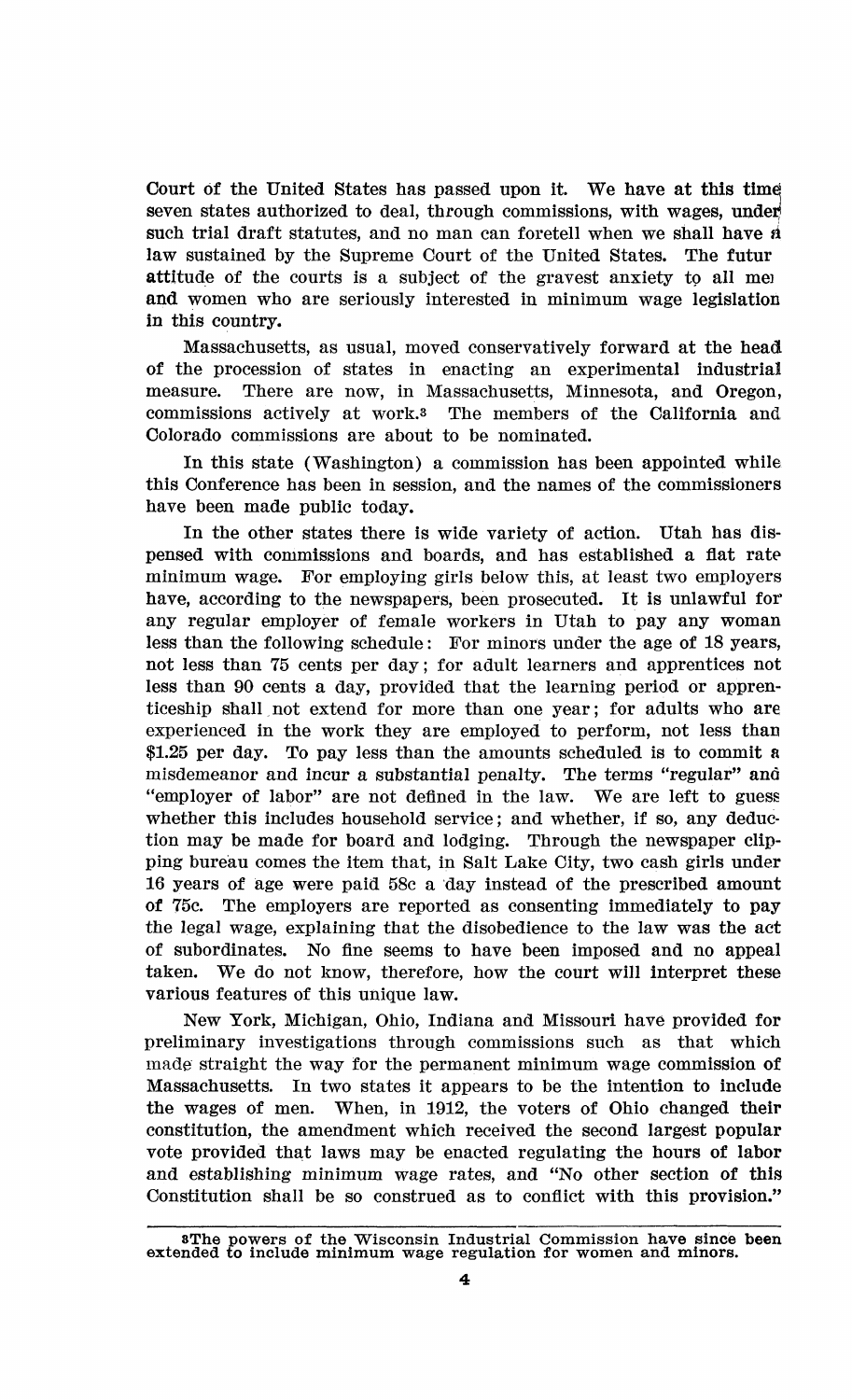That does not restrict to women the contemplated minimum wages or maximum hours.

! The Ohio Industrial Welfare Commission, recently created, has been authorized by the legislature to enquire as to the wages of women in mercantile employment; and there is a humorous contrast between the sweeping powers conferred by the people upon the legislators, and the catlike caution with which the legislators have proceeded. They have specified that, in mercantile employments, employers may be required to answer certain prescribed questions which cover, fairly thoroughly, the hours and wages of women and girls, and the number under the sge of 18 years. No authority is given, however, to check this informat on. The second commission authorized to go forward in a way indicating an intention to include men, is the able and efficient Factory Investigating Commission of New York State, whose thirty-two bills have been enacted by the present legislature, some of them extraordinarily radical for an Eastern state. This commission is authorized to enquire into wages in the state of New York and is including men's wages in its investigation.

The danger, of course, in all this wide variety of experimental legislation is, that some crudely drawn measure may be brought before the courts, such that some court will not see its way clear to sustain the principle that underlies it. Whenever that happens, a nationwide movement, going forward as this one is now going forward, is checked. We have seen this in two most sinister examples. The old statute of 1887, jprohibiting the manufacture of tobacco in tenement houses in New York City, was so crudely drawn that it is hard to see how any court could have sustained it at all points. Unhappily the New York Court of Appeals seized the opportunity to lay so sweeping an embargo upon legislation embodying the principle then involved, that the sweating system has been fastened upon New York City twenty-eight years in consequence of that ill-drawn decision affording an opportunity to a reactionary court.

In Illinois a similar situation existed for thirteen years, from 1895 to 1909. Because the Illinois eight hour law of 1893 was badly drawn, the Supreme Court of Illinois deprived all women of the benefit of any restriction upon working hours, until the Supreme Court of the United States had an opportunity, in 1908, to uphold the right of the State of Oregon to enact a ten hour law for women; then, a more modern court having been elected meanwhile in Illinois, the wage earning women obtained a similar measure of protection and the new state supreme, court sustained it. But the women wage earners in the third manufacturing state in the Republic had, meanwhile, suffered unmeasured hardships for thirteen years.

We welcome, therefore, eagerly, so statesmanlike a measure as the preamble to the new statute of Washington: "The welfare of the State of Washington demands that women, and minors be protected from conditions of labor which have a pernicious effect upon their health and morals. The State of Washington, therefore, exercising herein its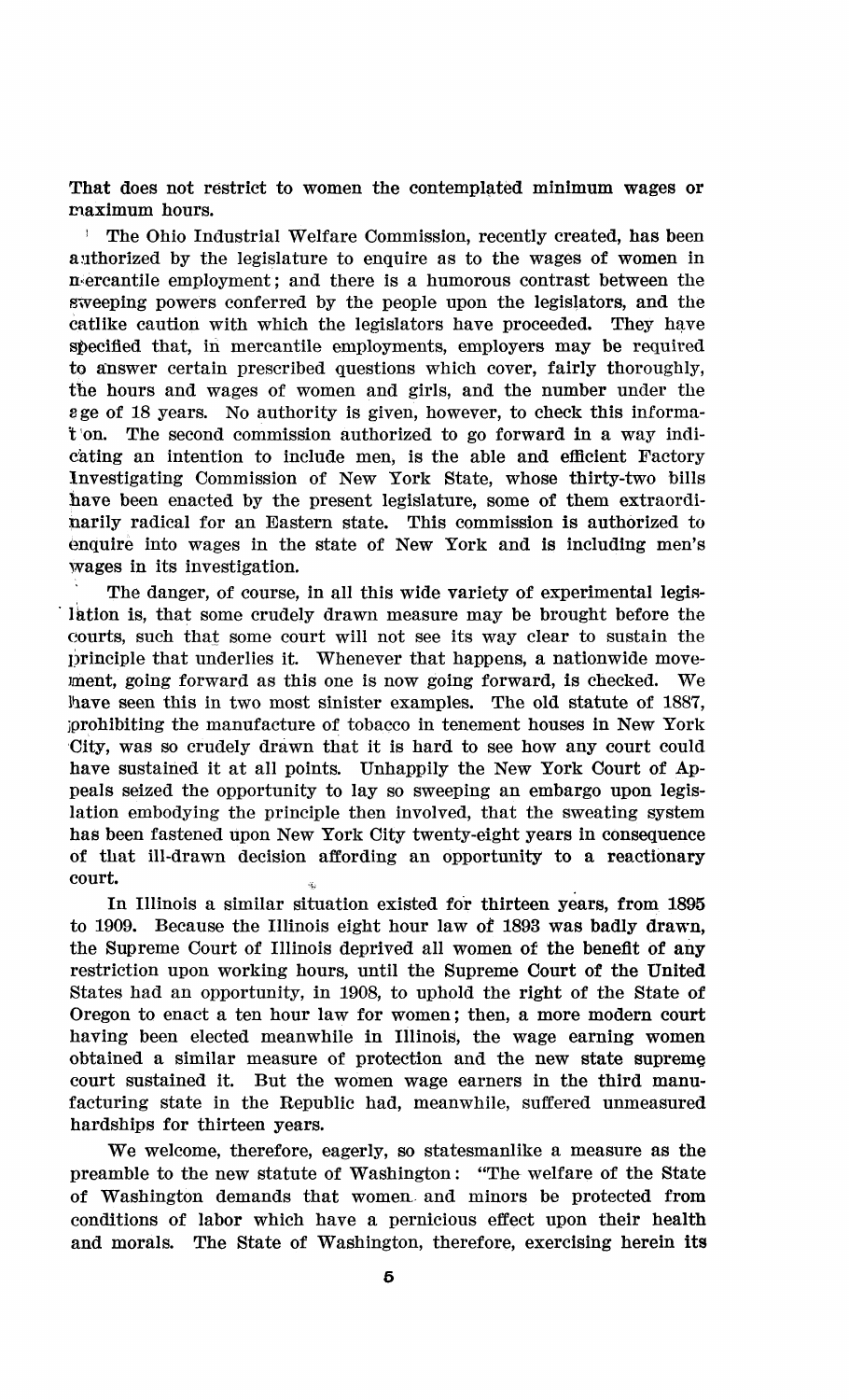police and sovereign power, declares that inadequate wages and unsanitary conditions of labor exert such pernicious effect."

It would be obviously difficult for any court boldly to lay down the proposition that it is for the welfare of Washington, or any other state. that women and minors should labor under conditions pernicious *tp*  their health and morals. But it is an excellent thing to have the right principle enunciated with unmistakable clearness in the preamble to this measure, and then to have the statutes of the other states drawn in the light of that principle.

Once for all, the old tradition is abandoned that the payroll is a trade secret. Henceforth it is a matter of the highest public importance, the gravest public concern. Henceforth employers of women and minora are gradually to wake from the dream that their business is theirs alone.

In view of the social value of the commissions present and prospective, it is grievous to have to point out a grave defect in our procedure to date. It is conspicuously less democratic than that of the countries from which we borrowed the idea, Australia and England. In Australia the whole body of legislation for the establishment of minimum wages rests on the principle that no one knows so much about wages as the people who pay them and the people who have to live upon them; and that no disinterested third person can act with such wisdom as the elected representatives of these two classes most intimately concerned.

Under the Australian and English laws there are added to each "trade board" a small proportion of representatives of the rest of us, the purchasing public, who buy the goods and ultimately pay the cost. If the wages are insufficient we pay the cost. We sustain the human wreckage that sweated wages cause. If we do not do it in charity, we do it in self defense, caring, often too late, for those who lapse into ways of living that endanger the community. Or we pay in maintaining prisons, restraining those who have not been able to live upon their wages and have, in a thousand ways, attempted to avenge themselves upon society. Under all circumstances the rest of us pay the bills which industry escapes paying. We may pay justly in the beginning by constraining industry to hand on fair wages out of what we pay as fair prices; or we may do it perforce, later. The Australian and English people have adopted democratic ways of doing it; and in one state after another we have shown that that is not our way.

Here in Washington it is expressly stated in the laws, that no member of the commission may have been a member of an association of employers, or a member of a labor organization, within five years of appointment to the commission. The obvious aim of this provision is that the commission shall be disinterested. The commission may at its discretion call into conference persons representing the employers, and others representing the employes, the results of whose deliberations are to be at the service of the commission.

The closest approach that we seem to have made to the Australian degree of democracy is in the Minnesota statute, which provides that